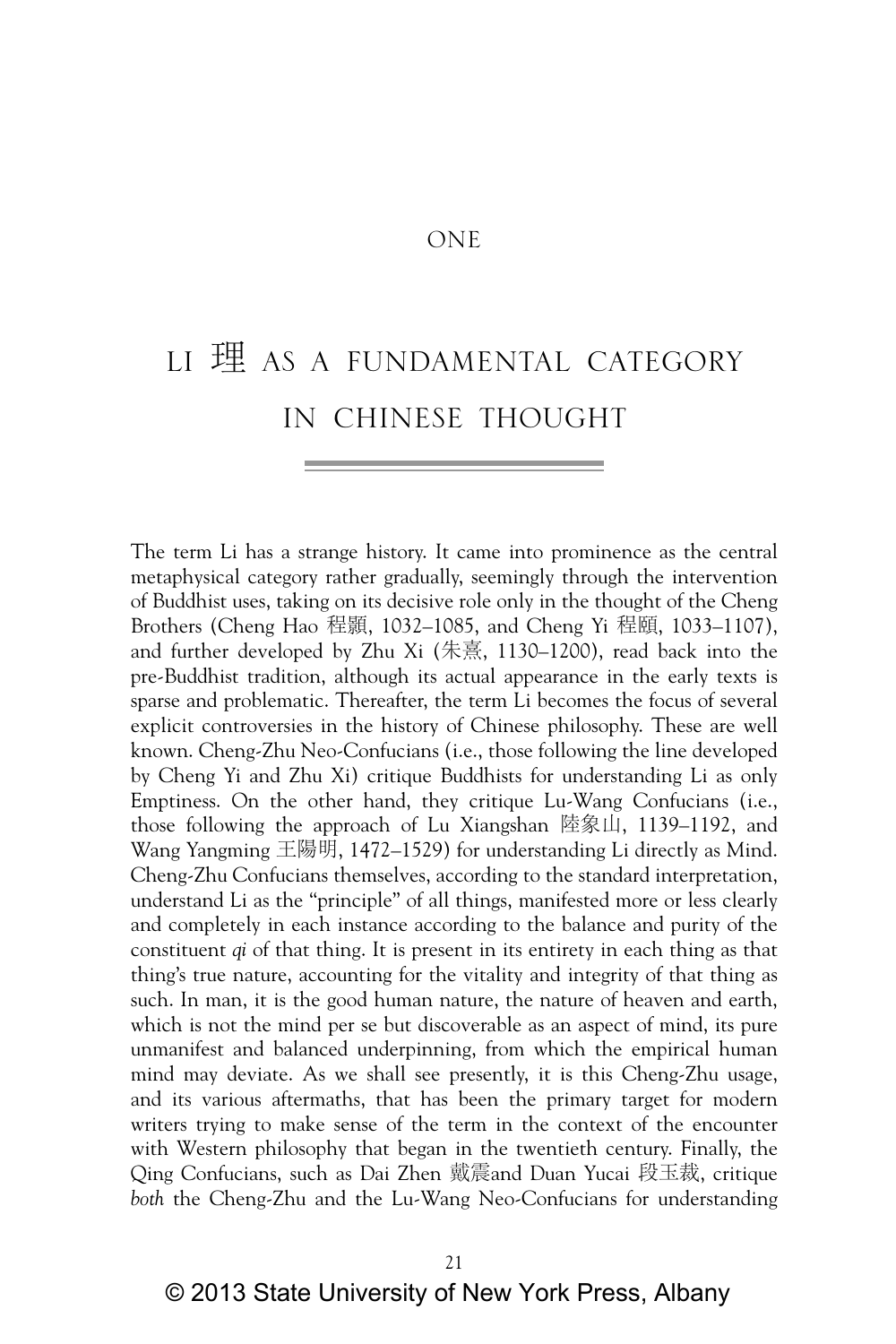Li as an omnipresent universal principle of all things (whether Mind or the Nature), whereas its real, original meaning, they claimed, on the basis of classical etymological studies, was of the differentiating, particular forms of individual things, the "cuts" between them, not the bridges over these gaps. It is less known that a controversy about the unity and multiplicity of Li also emerges within Tiantai Buddhism, with the so-called Shanjia 山 家 or "Home Mountain" school, represented most vocally by Siming Zhili 四明知禮 (960–1024), asserting that Li is both a unity and as multiplicity (known respectively as 理總 *lizong* and 理別 *libie)*, and each phenomenon similarly serves both as a unifier and as one of many items unified in any other phenomenon (known as 事總 *shizong* and 事別 *shibie,* respectively), while his opponents, the so-called Shanwai 山外 or "Off-Mountain" school, take Li purely as unity, with diversity accounted for solely by 事 *shi,* as in Huayen thought (that is, allowing only 理總 *lizong* and 事別 *shibie,* though as we shall see later in this book, what is really lacking here is only 理別 *libie*; both Huayan and the Off-Mountain Tiantai writers do actually acknowledge 事總 *shizong*). The term Li clearly has not only exceptional importance, but also exceptional ambiguity. What has allowed it to play these multiple roles?

Before making our own attempt to answer this question, we need to examine a few of the previous attempts at understanding this problem, on some of which we will be building, and the history of the term Li in classical Chinese texts prior to the advent of the brand‑name philosophers. In particular, we must make clear what we mean when offering "coherence" as a way of explaining the meaning of Li, and the related problems, or absence thereof, of universals and particulars, form and matter, classes and class mem‑ bership, nominalism and realism, relativism and natural-kinds, and so on.

Fung Yulan 馮友蘭 famously and rather rashly declared that the Cheng‑Zhu Neo‑Confucian notion of "Li" 理 was the traditional Chinese equivalent of the Platonic Forms, based on their putative transcendence to their instantiations, and their essence‑like role as a criterion by which to define the identity of these instances.<sup>1</sup> This suggestion quickly aroused refutations, as the many points of disharmony between the two doctrines became apparent. Most obvious among these is the fact that, while the Platonic forms are many, although perhaps somehow grounded in a greater unity, the Neo-Confucian Li seem to be simultaneously both one and many. Zhu Xi, for example, states at times both that there is only one Li, and that each thing has its own specific defining Li, and that somehow all these particularized Li are one and the same Li (which is also called the Great Ultimate, 太極 *taiji*). The entire supreme Li is contained in each differenti‑ ated entity, Zhu Xi tells us in other contexts, as the reflection of the moon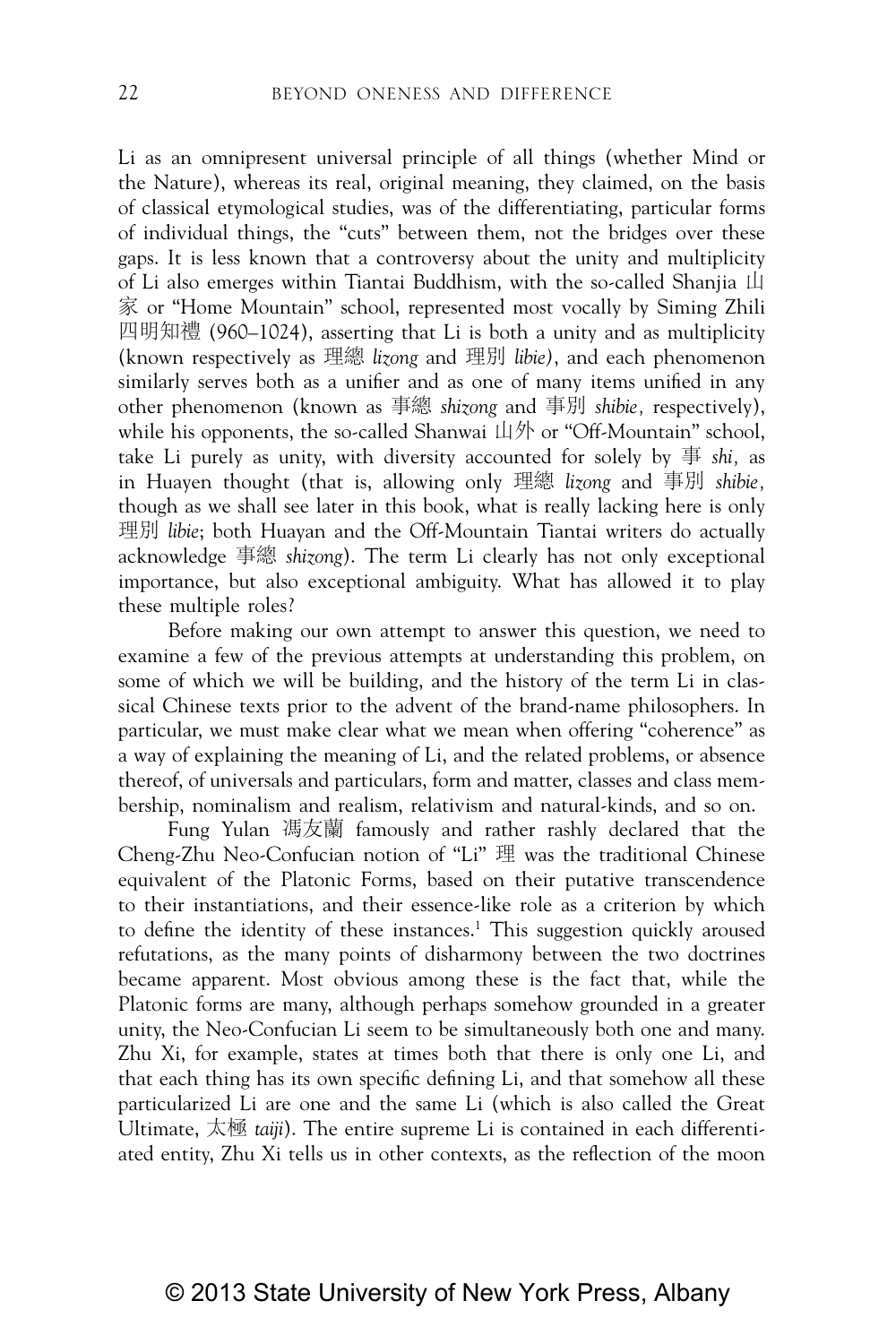is reflected completely in a multitude of bodies of water. It is not just that Li per se is both one and many; the multiplicity of it is not limited only to the multiple universals, but also to each and every particular thing. It is not just that Li is at once equivalent to the all‑inclusive "Form of the Good" *and* to the particular universals "Blue," "Red," "Justice," "Love," but that it is also the specific Li of this blue chair and that red hat, including also man‑made objects as much as natural objects. Li includes as much every individual existence as it does universals—Du Fu's collected works, for example, or the existence of a particular individual person: all these things have their Li.2 The Li of this boat is what makes this boat this boat, while the Li of boats is what makes boats boats. Li are not in any straightforward sense universals. Indeed, as we shall see, the one-many distinction is precisely what the concept of Li has the least use for, in keeping with the lack of a grammatical distinction between singular and plural in the language in which the idea was developed. If these statements are taken as assertions of definitive doctrine, we have an obvious mismatch with the concept of Platonic ideas. The handling of the one‑many problem in Plotinus may be less of a problem here than it is in Plato himself; for in Plotinus, the oneness of The One seems to also be instantiated precisely as the Form‑ness, so to say, of the many Forms that collectively comprise its first emanation. Even here, however, the forms remain self-identical across their many instantiations in particular things, unaffected by how or where they are instantiated, and thus do not seem to be able to include indifferently both classes and individuals on equal footing as Forms. That is, the unity or oneness formed by an individual entity instantiating many Forms, which are themselves many diversified instantiations of oneness, cannot be a oneness in the same sense, as would appear to be the case for the Cheng-Zhu Neo-Confucians.

Another discrepancy lies in the fact that the Platonic forms may or may not have an evaluative force to them. They do when they define, for example, a virtue, but a universal quality such as "redness" seems to be purely descriptive. There is, of course, a derivative though perhaps pervasive axiological sense in that a putative instantiation of a given form will be judged to be deficient if it fails to meet the definition embodied by the form; a chair is not a "good" chair, which is to say, a real chair, unless it accords with the Form of the chair. This axiological dimension is perhaps reflected in the role given to the sun‑like Form of the Good in the *Republic,* and the implied equation between Being and Goodness that is easily derived from the Platonic position. Still, the axiological dimension of the Neo-Confucian Li is clearly front and center, to such an extent that they have been cited as a classic example of the traditional Chinese "fusion of fact and value."3 The Li of a thing is both "what makes it so" (所以然之理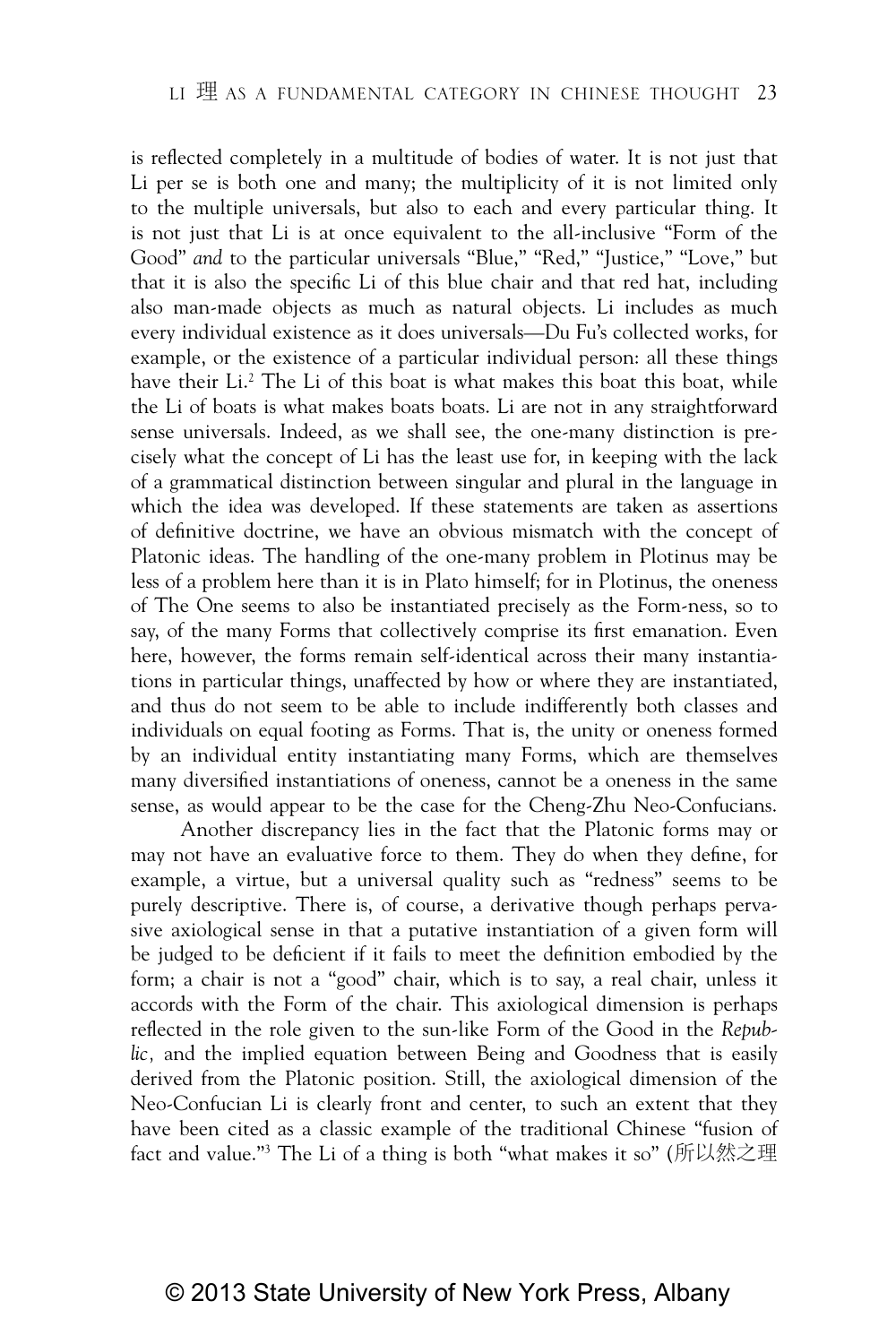*suoyiran zhi li)* and "how it should be" (當然之理 *dangran zhi li)*, and ethical norms are derived directly from this fusion of "is" and "ought." As Graham astutely notes of Li as used by the Cheng brothers, it accounts "not for the properties of a thing but for the task it must perform to occupy its place in the natural order."4 Not its passive qualities, but an activity to be done; not the properties it has in isolation, but its ways of relating to what is around it; not solely what it is, but a task, what it must do to continue to occupy the role it plays in the context of the whole. Here, we have the properties of thing only to the extent that properties are considered to be relations, the essence of a thing only to the extent that it is considered a conatus to continue to perform the task of maintaining a certain set of relationships. It is this in which the "chairness" of a chair is seen to reside: the "ness" is not a Platonic essence or a universal of "chair" that iterates identically in all chairs, but the possibility of doing the work required to continue to coexist in a certain set of relations. This could apply either to an individual entity performing the task of maintaining the individual relations that allow it to continue to perform the role of being what it is, or to a class of thing maintaining its relation with other classes, or with individual instances of that class, or with the whole of all objects and purposes.

For these and many other reasons, it has been notoriously difficult for Western interpreters to find a fitting interpretation for Li. Leibniz was the first Western thinker to try to do so, and with results as problematic as Fung's later attempt from the other side. Leibniz records that the Jesuits had learned that Li is described by "the Chinese" (actually, the canonical Cheng‑Zhu Neo-Confucian sources) as equivalent to the following philosophical categories: the first principle, Reason, the foundation of all nature, the most universal reason and substance, the supreme being than which nothing is greater nor better. Li, Leibniz tells us, is pure, motionless, rarefied, without body or shape, and can be comprehended only through the understanding. It is the law that directs all things and is the intelligence that guides them. It is the Law and universal Order, according to which Heaven and Earth were formed, the origin, source, and principle of all things. It is the sole cause which moves Heaven in a uniform motion, sufficient unto itself, giving all species of being the ability to reproduce their kind, "this virtue not being in the nature of the things themselves and not depending at all upon them but consisting and residing in this Li." It has dominion over all, is present in all things, governs and produces the world as its absolute master. It is Being, Substance, Entity, infinite, eternal, uncreated, incorruptible. It is the principle of both physical and moral existence. It is indivisible and yet contains the most perfect multiplicity; it is the Grand Void but also the sovereign plenitude. It is compared to a circle, it is the Nature of things, it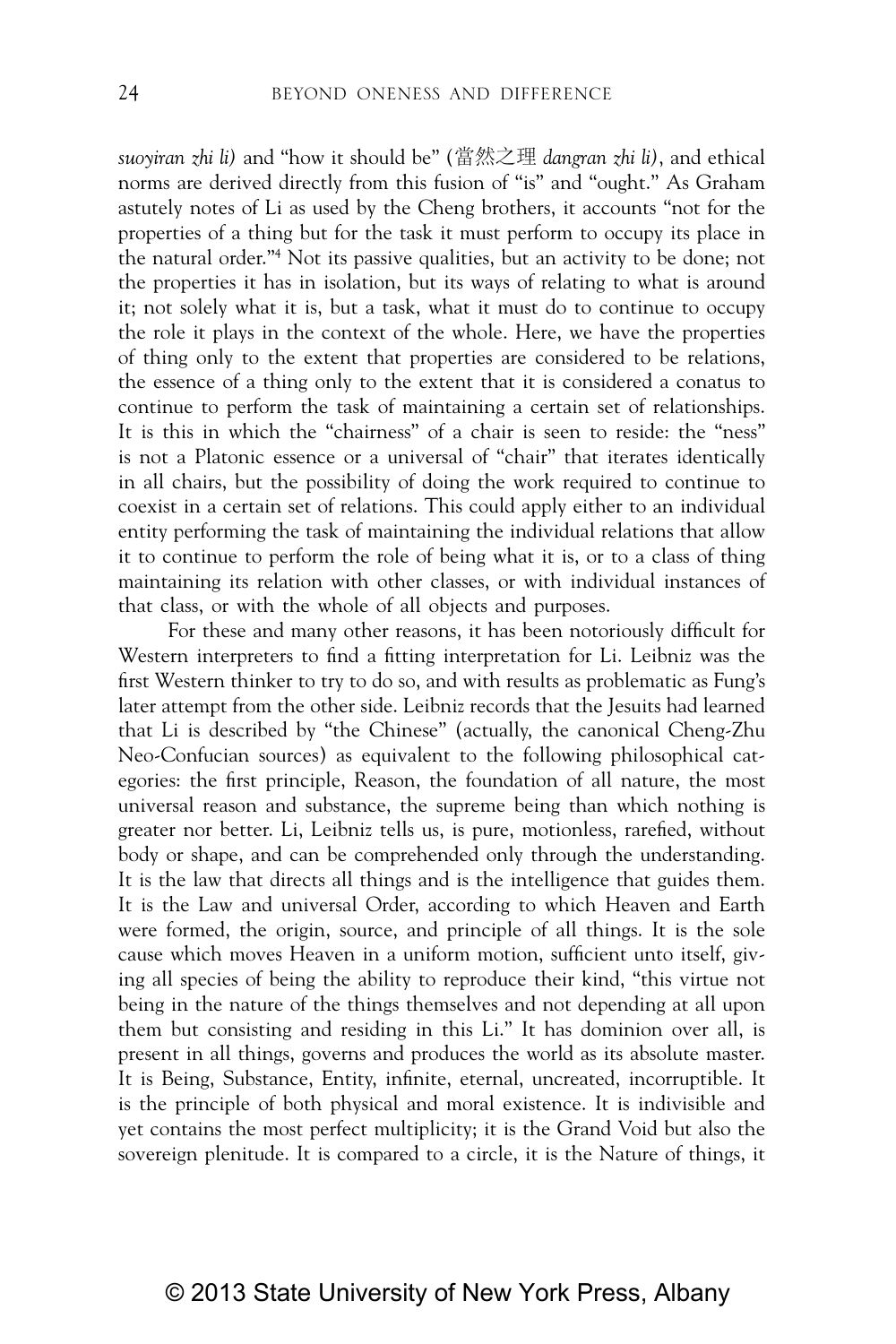is truth and goodness. In short, it is the supreme being, endowed with "all manner of perfections, so that there can be nothing more perfect."<sup>5</sup>

Some of the Jesuits had argued that, in spite of these attributes, Li in the Chinese conception does not mean what the Christian tradition means by God, because it also is said to lack will, activity, life, design, and consciousness. Rather, it is Primal Matter, or at best the Primal Form, the Soul of the World in the sense employed by classical pagan thinkers.

Leibniz, however, argues that this cannot be so, that Li is indeed precisely what Christian philosophers mean by divinity. Leibniz asserts that, given the supreme attributes ascribed to Li, the denial that it has life, consciousness, will, and activity "must" mean merely that it lacks these things in their ordinary sense. It means that Li actually has these attributes in a much greater degree, in what theologians call the "eminent" sense, just as some negative theologians had denied "Being" to God, calling him instead beyond Being, or super‑ens, *hyperousia*. The unquestioned assumption on both sides of this debate is that there is an excluded middle between activity and passivity, spirit and matter, dependence and transcendence. If something is active, it cannot be passive; if it is spiritual, it cannot be matter; if it is transcendent, it cannot be dependent on the world. In all his arguments, Leibniz relies on the assumption of the excluded middle, and presumes that the philosophical categories into which Li is being translated are the only ones possible. "I do not at all see how it could be possible for the Chinese to elicit from prime matter—as our philosophers teach it in their schools, as purely passive, without order or form—the origin of activity, of order and of all forms. I do not believe them to be so stupid or absurd."<sup>6</sup> Given the qualification offered in the phrase between the dashes ("purely passive, without order or form"), this is quite true. But it also begs the question. For the real issue here, of course, is whether there could be any other sets of assumptions with which to consider these questions, not premised on a prior separation of form from matter, active from passive, order from chaos, for instance, a separation that requires an absolute ontological difference with no overlap. (Ironically, as we shall see in the "Conclusion" to this book, Leibniz himself introduced a concept into philosophy that, in my view, comes much closer than any other in the European philosophical lexicon to actually describing the character of Li specifically in Cheng‑Zhu Neo‑Confucianism: not *hyperousia,* much less *divinity,* nor anything like *consciousness, design,* or *will,* but rather the concept of *compossibility*. Important qualifications are of course necessary concerning the nature of the *com-* here, and the absence of a God who stands above and beyond compossibility and, for Leibniz, must then go on to make a choice to make the preexisting compossibles actually exist, which will be addressed at the end of this book.)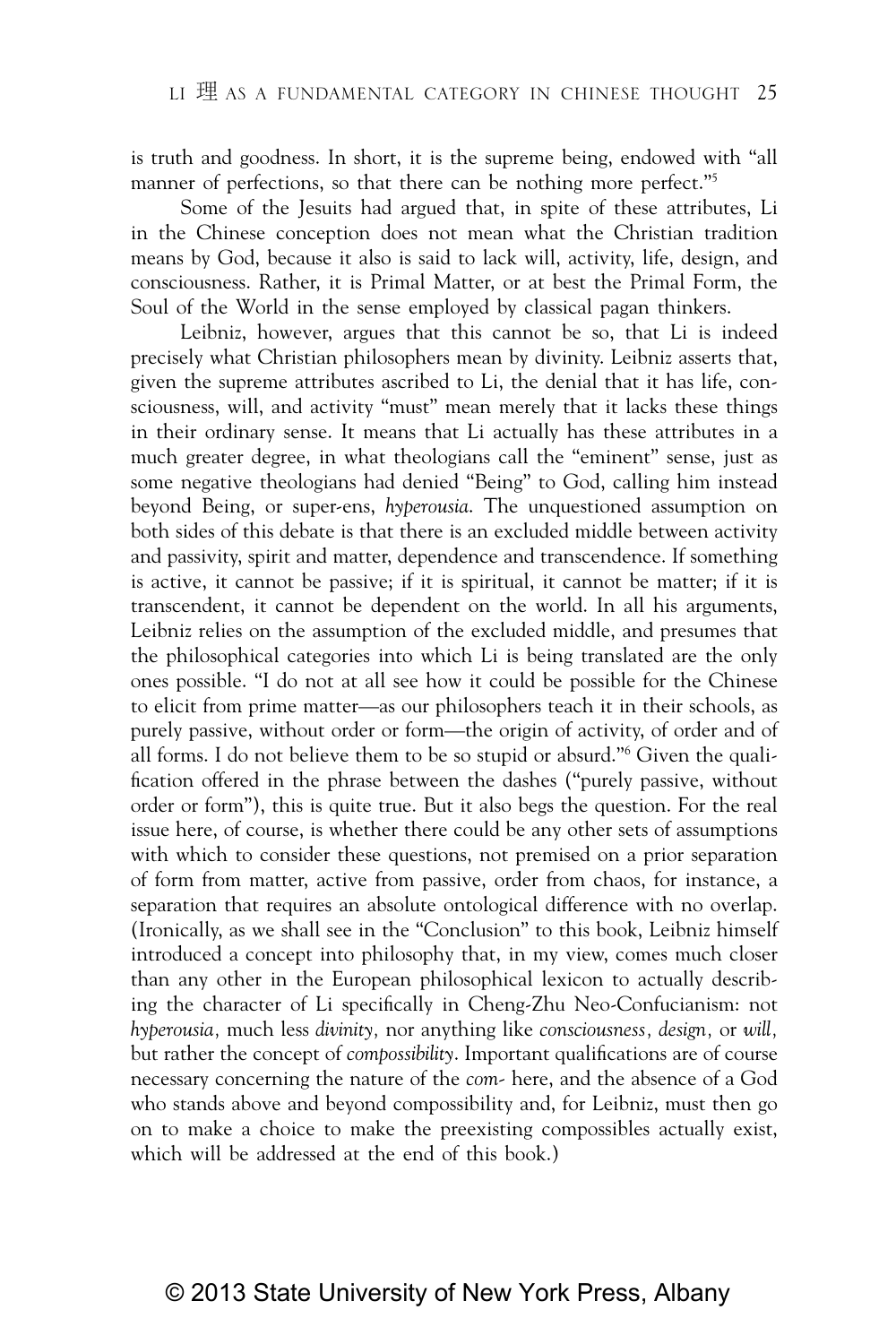The word *Li* is indeed an odd one, with an odd history. Without attaching undue importance to it, readers not proficient in Chinese might get some sense of the semantic range of this term by looking at the compounds in which it appears in the modern Chinese language, remembering that this cannot be used as reliable evidence for its meaning in the classical language of any particular period.<sup>7</sup> Pondering these usages, we may notice the range of senses spanning over our notions of "knowing," "noticing," "reason," "thinking," "rightness," "reasonability," "ordering," "pattern," "managing," and "standard of value." The connection between "noticing," "responding to," and "ordering" should particularly pique our interest here. We should note also that the standard modern translation of Plato does indeed use the term *lixing* 理型 (Li‑form) to translate "Idea" in the Platonic sense. We should note also the easy transference of the nominal and verbal usage of the term in modern language.

The most useful starting point for probing more deeply the philosophical implications of the term Li is perhaps still Tang Junyi's seminal essay "Yuan Li" (原理 Tracing the Origin of Li), originally published in 1955 but later used as the opening chapter of the first volume of Tang's massive history of Chinese Philosophy.<sup>8</sup> In this work, Tang attempts a comprehensive overview of the usages of Li throughout the history of classical Chinese philosophy, separating out six distinct meanings of the term while also tracing its etymological bases. Tang's six senses of the term are: wenli (文理 Li in the context of cultural activities), mingli (名理 Li in logical reasoning about abstract philosophical attributes, considered by Tang to be synonymous in its usage with 玄理 *xuanli*, abstruse or metaphysical Li), *kongli* (空理 Li as Emptiness), *xingli* (性理 Li as Human Nature), *shili*  (事理 Li pertaining to events or affairs), and *wuli* (物理 Li pertaining to concrete empirical things). Tang's discussion is illuminating, in particular his discussion of the role of human activity in the definition of Li even in its apparently most concrete and objective usages; the distinction between "pattern" as a simple fact found in an object and Li as a kind of interface between human subjectivity and the structure of the surrounding world will be crucial to our discussion below. Tang also brings into focus the problem of *unity versus multiplicity* that formed one of the essential points of contention between Song‑Ming Neo‑Confucians on the one hand (Li as the unifying principle of all things) and their later critics among Qing Confucians on the other (Li as the separating, distinguishing forms of individual things). Tang's analysis is rooted, quite reasonably, in one of the earliest extant usages of the term *Li,* a passage from the "Minor Odes" 小雅 section of the *Shiijing,* 詩經 ("The Book of Songs"), Ode 210, "Xin nanshan" 信南山, where we find the following verse: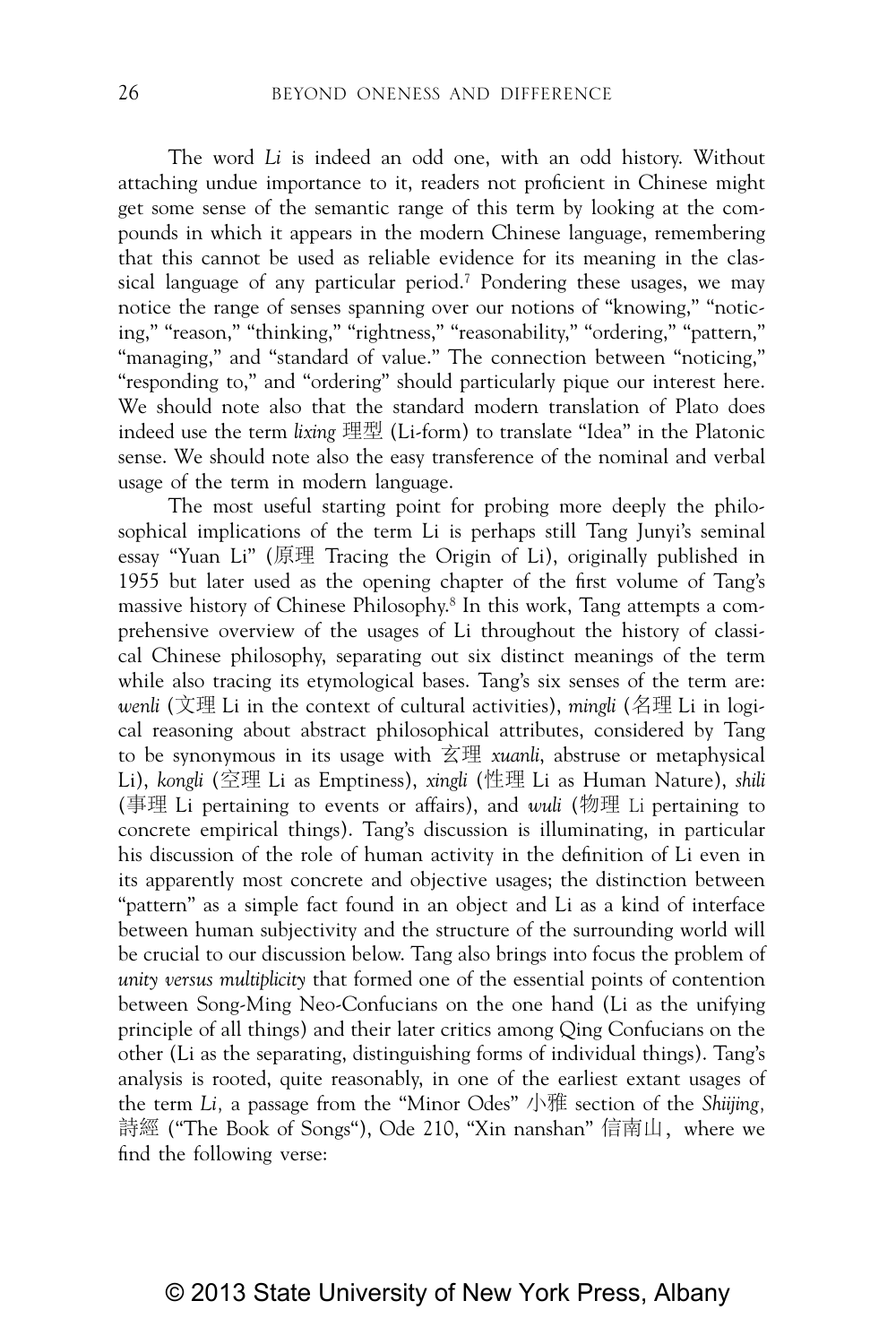信彼南山、維禹甸之。畇畇原隰、曾孫田之。我疆我理、南東其畝。 Truly, the region of that southern hill Was governed so as to bring forth crops by Yu. The lands of those marshes and plains Are now made into fields by his distant descendants. We separate them, we *divide* them Into acres stretching to the south and to the east.

Li is here used as a verb, not a noun. It is parallel with the term 彊 *jiang*, "to divide or make a border." Li here seems to be a verb meaning "to separate into groups, to divide into sections," but with an implication of doing so for a particular purpose: in this case, the division of a field in order to cultivate crops, and the creation of pathways of access to these fields. The implication is that here Li means "to cut and divide in a way which is consistent with a particular human value," or *a coherence that also necessarily coheres with some human desires or inclinations*. Hall and Ames also make much of this passage, but seem to blur this crucial aspect when they characterize this usage as meaning, "dividing up land into cultivated fields *in a way consistent with the natural topography*."9 But the point here is surely not that the field is simply being cut "in a way consistent with the natural topography." Rather, what is most evident is the human action and desire and valuation involved. We would perhaps be closer to the implication if we said, "cutting in a way that is consistent with both the topography and, even more decisively, with human need, desire, valuation, and response." Indeed, this is closer to the "Nominalist" implication Hall and Ames wish to see in the tradition, as we shall discuss in more detail presently.

Tang notes this point as well in his discussion of this ancient usage, stressing above all the subjective and active/temporal sense of Li as primary, with its objective and static/spatial aspects as derivative: Li as a verb rather than as a noun. He also notes, importantly, the role of human will, a human project, in all these early usages of Li; that is, the essential connection with value and valuation. Tang sees Li in its earliest meaning above all as the purposive, humanly motivated *act* of cutting, tailoring, which connects its various aspects and phases as means toward this end. It is primarily a human activity, and only derivatively the patterns that emerge from this activity.10 However, Tang's discussion is excessively beholden to the mutually exclusive categories of subjective and objective, concerned in an almost Bergsonian way with establishing Li as subjective *rather than* objective (in certain pri‑ mary usages) and temporal/active *rather than* spatial/passive. But in fact it is obvious that both sides of what we would call the subject/object split are necessarily involved. Li is here "cutting in a way which is consistent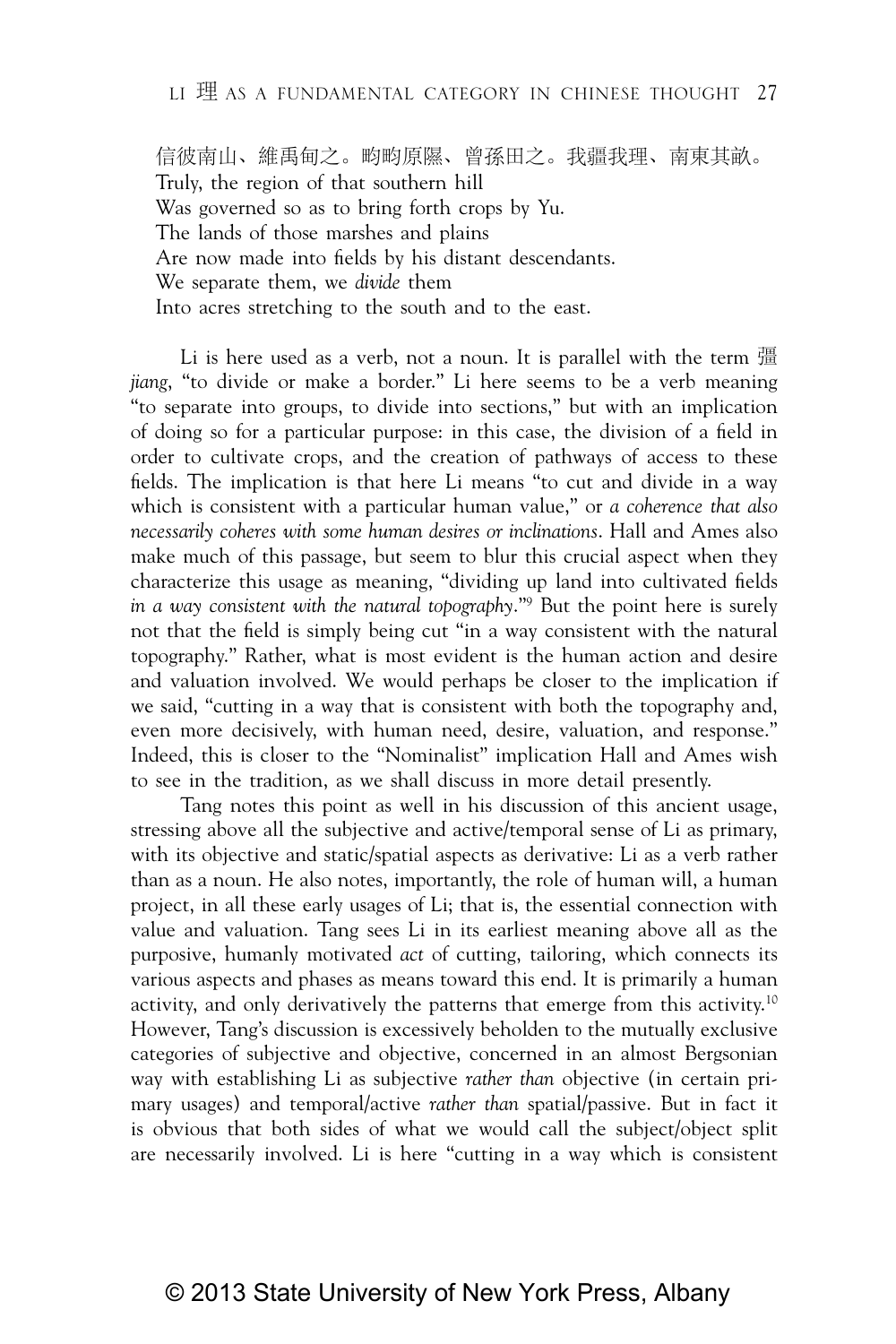with *both* the topography and human value," or the overlap of the two. We have here again the inclusion of human response in the overall pattern of coherence. And this is how we will be understanding Li in almost every case throughout the tradition, including Buddhist and Neo‑Confucian uses. Li always means, "coherence between a set of disparate items, which necessarily includes both nonhuman reality and human responses to that reality (desires and cognitions)."

This implication is very much in evidence in the definition of Li in the earliest Chinese dictionary, Xu Shen's 許慎 *Shuowen jiezi* 說文解字. Li is there defined simply as "the treating of jade" (治玉也 *zhi yu ye*). But jade is not "treated"—i.e., cut, polished, and shaped—merely in accordance with its "natural topography" or its own "inherent lines of pattern," as we would understand "its own" under the force of the ontological split between the subjective and the objective. Rather, as the great Qing commentator Duan Yucai 段玉裁 says of this entry, "When jade has not yet been treated (理 *Li*), it is called *pu*  $\uparrow \uparrow$ , the unhewn raw stuff. Li here [is a verb and] means to cut it open and break it apart. Although jade is supremely hard, it is not difficult for it to be made into a vessel (器 *qi*) if one can find its lines of division along its edges and corners (腮理 *saili*),<sup>11</sup> and this is what is meant by Li."12 Duan is writing with a very specific polemical intent here: he wants to distinguish the original meaning of Li, and its proper sense in true Confucian thought, from the Buddhist and Daoist uses of the term, and the corruption of the term in the perverted Buddhified Confucianism of Zhu Xi and others. The crux of this polemic, however, lies in his imputation of "separation"—cutting, dividing, differentiating—as the primary sense of the term Li in its verbal sense, which brings with it the stress on the sense of differentiation and division of proper roles when it is used in its nominal sense. This is contrasted to the Buddhist, Daoist, and latter-day Confucian interpretation of the term as pointing above all to "unity," to what is shared, to what is in fact omnipresent. Whatever we may think of Duan's polemic purposes, it must be admitted that he has identified an unmistakable shift in the meaning of the term. And here we have the crux of our present problem: *How is it that a term meaning cutting and differentiating comes to mean the undifferentiated omnipresent*? And with this comes a related problem: how *does a term meaning originally deliberate human shaping of raw material come to mean the state of the thing prior to human intervention*? For Li develops not only from meaning "divided" to "all‑inclusive," but also from "to order" to "the interface between human intentions and the material to be ordered," and finally to "the true state of the thing prior to deliberate human interference, free of one-sided, private bias." It is in this last sense that Li tempts the translation "objective Truth" as opposed to subjective emotion. In this it seems to run from the subjective to the subjective‑objective and finally to the objective.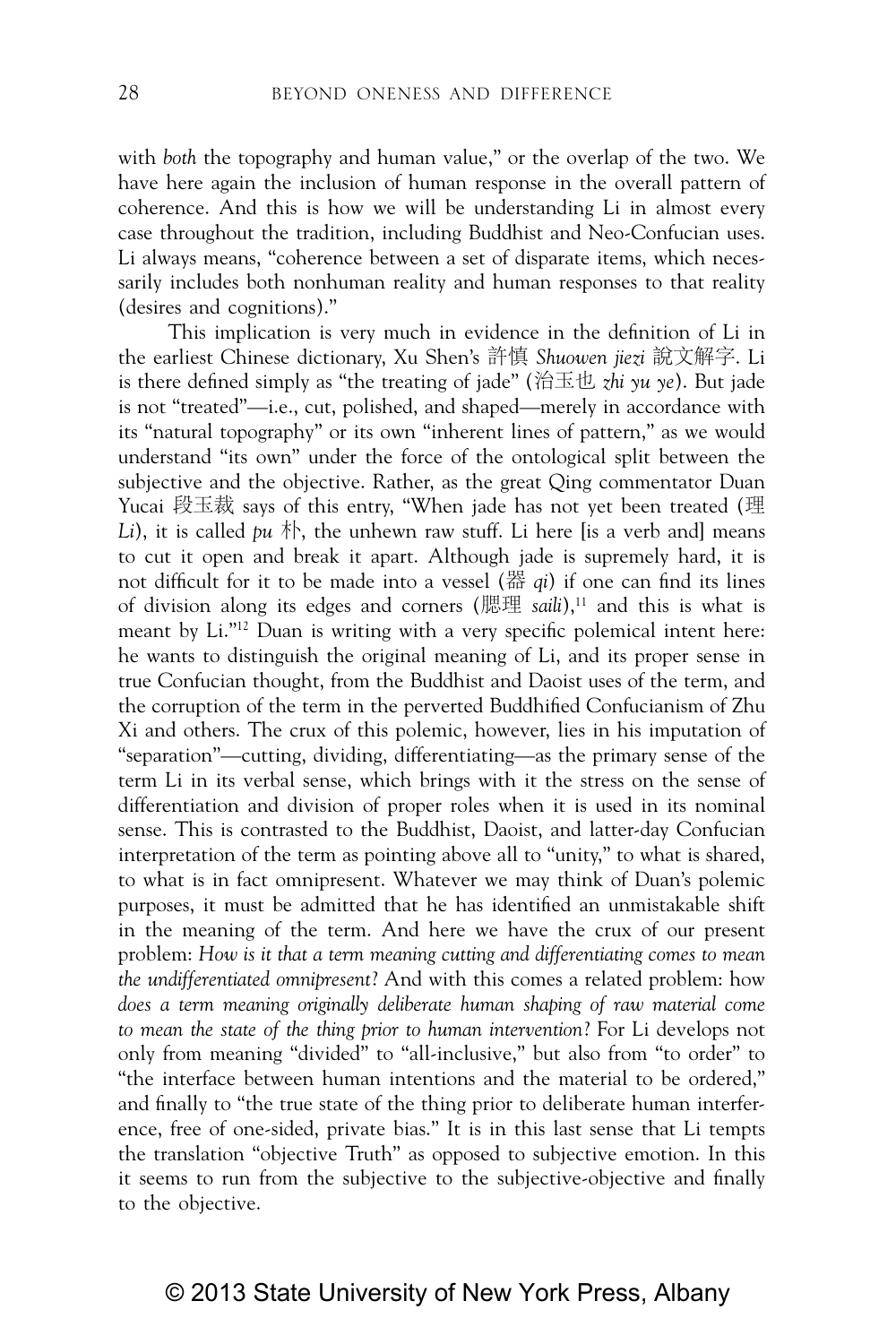Of course there is no reason why a term cannot in the course of time, or even in different contexts, change its meaning, and indeed take on an opposite meaning, although "meaning" is such that it must do so by pivoting off continuity with its preexisting denotations and connotations in some way or other. But the fact is that the term Li points to a notion of separation and differentiation that runs smoothly into a concept of undifferentiated omnipresence, and from subjectivity to objectivity. It points to a set of concepts of "coherence" which structures these apparently opposed ideas of differentiated finiteness and undifferentiated omnipresence in a distinctive intertwining, a notion of separation that also points to a joining and vice versa, a notion of subjectivity that also points to objectivity and vice versa. The point I will be trying to make here is that these terms *one, many, subjective, objective*—are of very limited value when walking about Li, and need to be superseded if we want to understand its history.

Tang Junyi's analysis is particularly astute on this point. For if the primary sense of Li in pre‑Qin texts is what Tang calls 文理 *wenli*, taken to mean initially the *action* of making cultural patterns, as expressed especially in social interactions but also in pragmatic skill‑activities such as field division and jade treating, then we have in hand a powerful model for understanding the intertwining of unity and differentiation in this concept, as Tang notes in his critique of the Dai Zhen/Duan Yucai "division-only" position. The unification here refers to the *end,* the goal of the activity, as present in each differentiated and even contrasting particular operation in the procedure. The diversity refers to the various individual means used to achieve this end. Tang stresses, importantly, that the unity here is temporal, not the joining of an array of differentiations but the unity of a single orienting intention governing a complex process. So in treating jade I may sometimes cut and sometimes polish, sometimes sharpen a corner and sometimes dull an edge. "Sharpening" and "dulling" are diverse opposite operations, but they are unified, not as objects in space as in an enveloping container, or instantiations of a universal to which they bear some morphological mimetic similarity, but as immediate phases of the total process of shaping the jade. The presence of the unifying "universal" orientation, the willed, value-informed human activity of creating a coherent pattern, is *wholly* present in each of these aspects of the process, not partially present, but it is not for that reason replicated as distinct instances of this orientation. Li implies both unity and differentiation in this distinct sense: it is temporal, purposive human activity, orienting means around a definite intended end.

Tang's comments here are a crucial starting point. But again, I believe he has overstressed the sense of subject/object dichotomy, and with it the means/end dichotomy, which I think is alien to the case. We make more progress by following his further implication that what we are talking about here is not really the subjective so much as the intersubjective, the social

# © 2013 State University of New York Press, Albany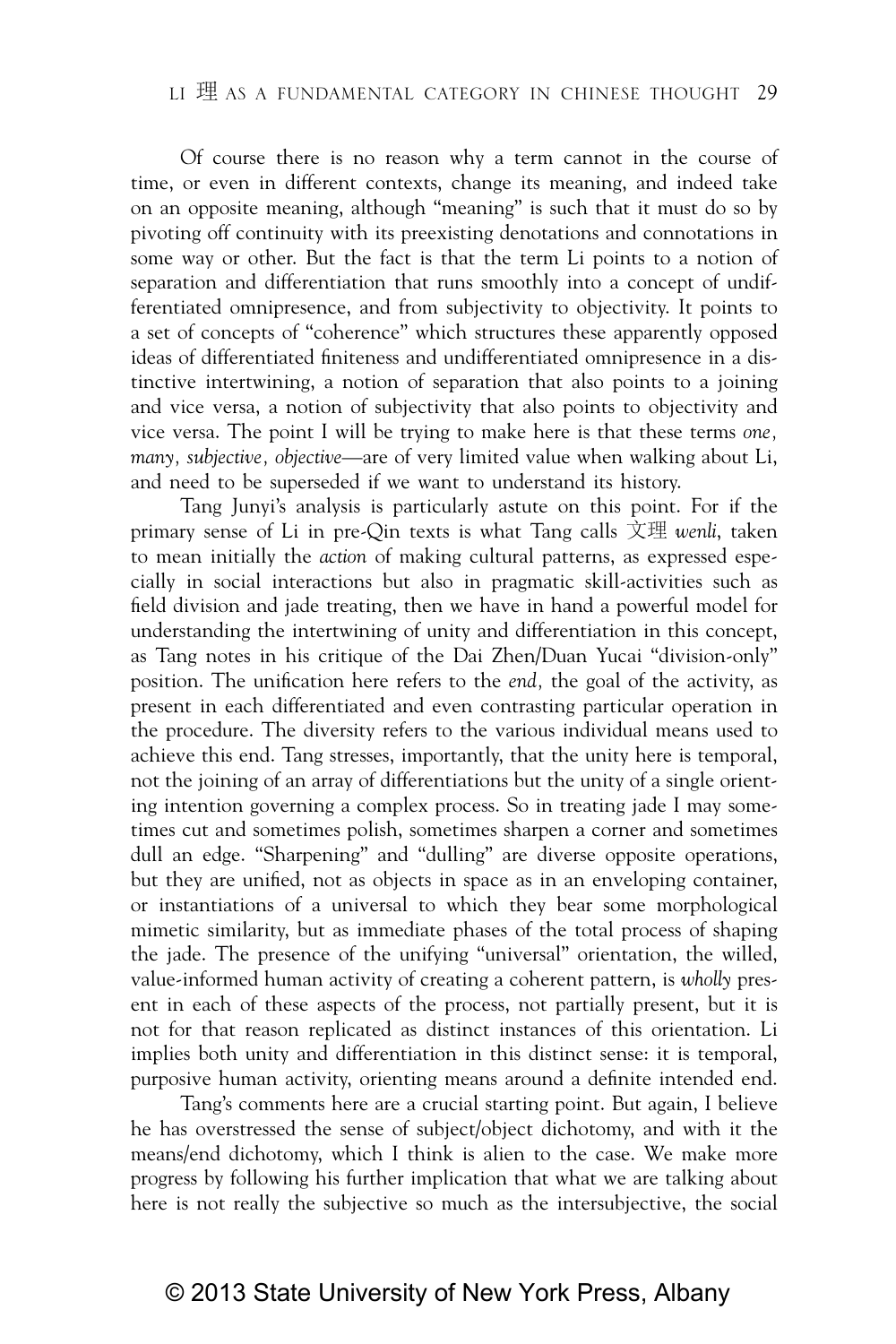interactions of humans within a given community. But this changes the contours of the situation decisively, and allows us to conceive the relation of subject and object, and of unity and differentiation, somewhat differently. We can begin to pick up the thread of the problem from Duan's comment above. *Pu,* the unhewn, and *qi,* vessel, are key terms in the *Laozi,* as explored in *Ironies*, and part of Duan's intent here is to contrast his reading of Li with a "Daoist" or "Buddhist" leaning reading that identifies it with the one undivided universal universal, the unhewn, the whole, the encompassing background, the unifying, the omnipresent, as contrasted to individualized vessels. For a "vessel" is a *culturally valued object* which has been cut out of the unhewn raw material for a particular reason—i.e., because it has an intersubjectively recognized "market value" (whether ritual or economic), to put it crudely.

In many early Daoist works, this cutting of culturally valued "vessels" out of the natural unhewn raw material is seen as a kind of violence to that raw material, damaging it and destroying its true value. Duan's point here is that *certain* of the patterns—not necessarily all of the patterns—found "naturally" in the raw material can be used as guidelines to facilitate the creation of a vessel with human cultural value. Both the "objective" and "subjective" sides of coherence are relevant here, but it is the points at which these two types of coherence themselves "cohere" or overlap which makes Li. *Li would then mean "second-order coherence between found coherences in the world and coherent clusters of human evaluation."* The question of to what degree these "found coherences" are really in the world, or are themselves effects of the organizing teleology of human evaluations, is left open here, and, as we shall see, to a large extent rendered irrelevant.

Before pursuing these points through a textual analysis of the early philosophical usages of the term, however, it is worthwhile to clarify our approach to some of these points by taking a quick tour of some of the most suggestive of the attempts to reinterpret and translate the term by recent Western sinologists, which are of especial relevance here since our primary concern is with the mismatch of the Chinese and the Western categories, Of particular interest will be the works of Joseph Needham, Chad Hansen, A. C. Graham, Willard Peterson, and Roger Hall and David Ames, all of whom have contributed crucial insights to the present approach to be taken in the pages to that follow.

#### NEEDHAM AND ORGANIC PATTERN

As noted, Fung Yulan had suggested that Li be translated as "Platonic Form," and Form in the Aristotelian sense has also been proposed as a translation, along with Reason, and Law of Nature. Joseph Needham, in his classic work

## © 2013 State University of New York Press, Albany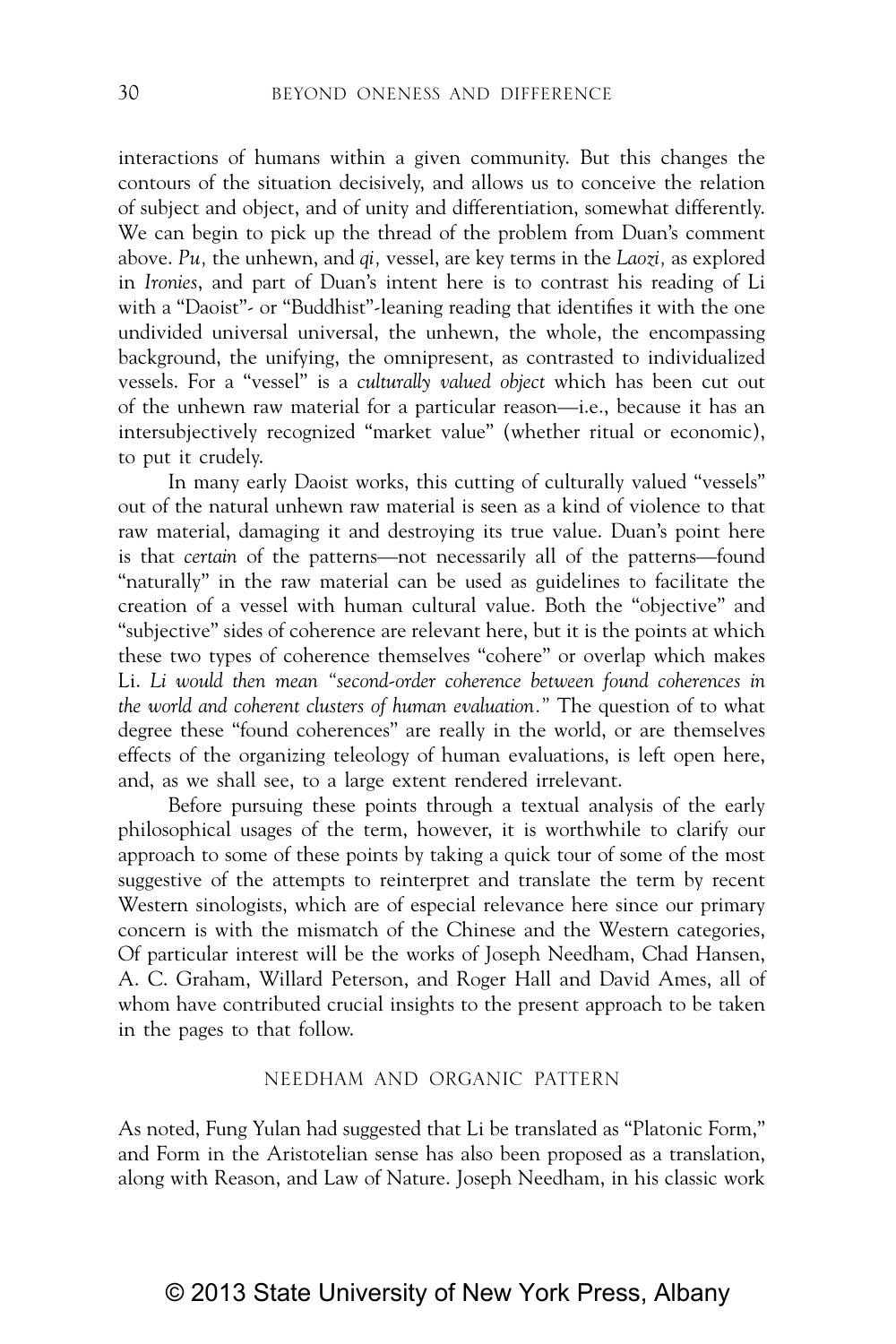*Science and Civilization in China,* rejects these suggestions, again with mainly the Neo‑Confucian usage in mind, in developing his own overall account of the distinctive nature of traditional Chinese thinking. For Needham, all of these terms are misleading in that they suggest a heteronomous source of order, either form as imposed upon passive matter, or natural law as enforced by God as legislator, in both cases implying a transcendent source of order standing outside the things that are ordered, bearing a different ontological status. He suggested instead the terms *organization,* or better, *organism,* as modeled on the interrelation of parts in an animal organism, viewed as spontaneously interacting and organizing themselves around each other. In the West, Needham said, even organism always had to have an extrinsic "guiding principle," due to the basic belief in a personal god or gods who directed things. In the Chinese context, Needham thought, "cooperation of the component parts was spontaneous, even involuntary, and this alone was sufficient."13 As Hall and Ames point out, this is a rather unusual understanding of the English word *organism*. In Western thought, even in Whiteheadian thought, which informs Needham's understanding, organic order is understood as profoundly teleological: "[T]his term is most generally associated with living things conceived as complex arrangements of parts function with respect to some end or aim."14 This characterization leads, they note, to "a classification of ends or aims which would then undergird a [single, unambiguous, synordinate] taxonomic organization of 'natural kinds.'"15—precisely what is lacking in the Chinese case. Still, Needham's intention is clear; he wants to understand Li as spontaneous pattern brought to bear not by extrinsic coercion, even by a "guiding principle," but by the spontaneous, involuntary cooperation and reciprocal adjustment of the members in any group. The antitranscendentalist perspective is stressed here. It is not clear, however, that this model can do all the work Needham wants it to do. In particular, the normativity, definiteness, simultaneous oneness and manyness of Li, and its application to human ethics, remain for the most part mysterious on this reading.

## HANSEN AND THE MASS NOUN HYPOTHESIS

Chad Hansen, in a controversial study of ancient Chinese logical paradoxes, suggests one reason why the question of universals might not have developed in China in a way that is at all comparable to its development in the West. It should be noted that Hansen was not directly addressing the question of how to interpret or translate Li, whether in Neo-Confucianism or elsewhere, but the more general issue of classes and their members in Chinese thought. Hansen suggests that classical Chinese nouns function more like mass nouns than like count nouns. Mass nouns (e.g., "water") refer to one pervasive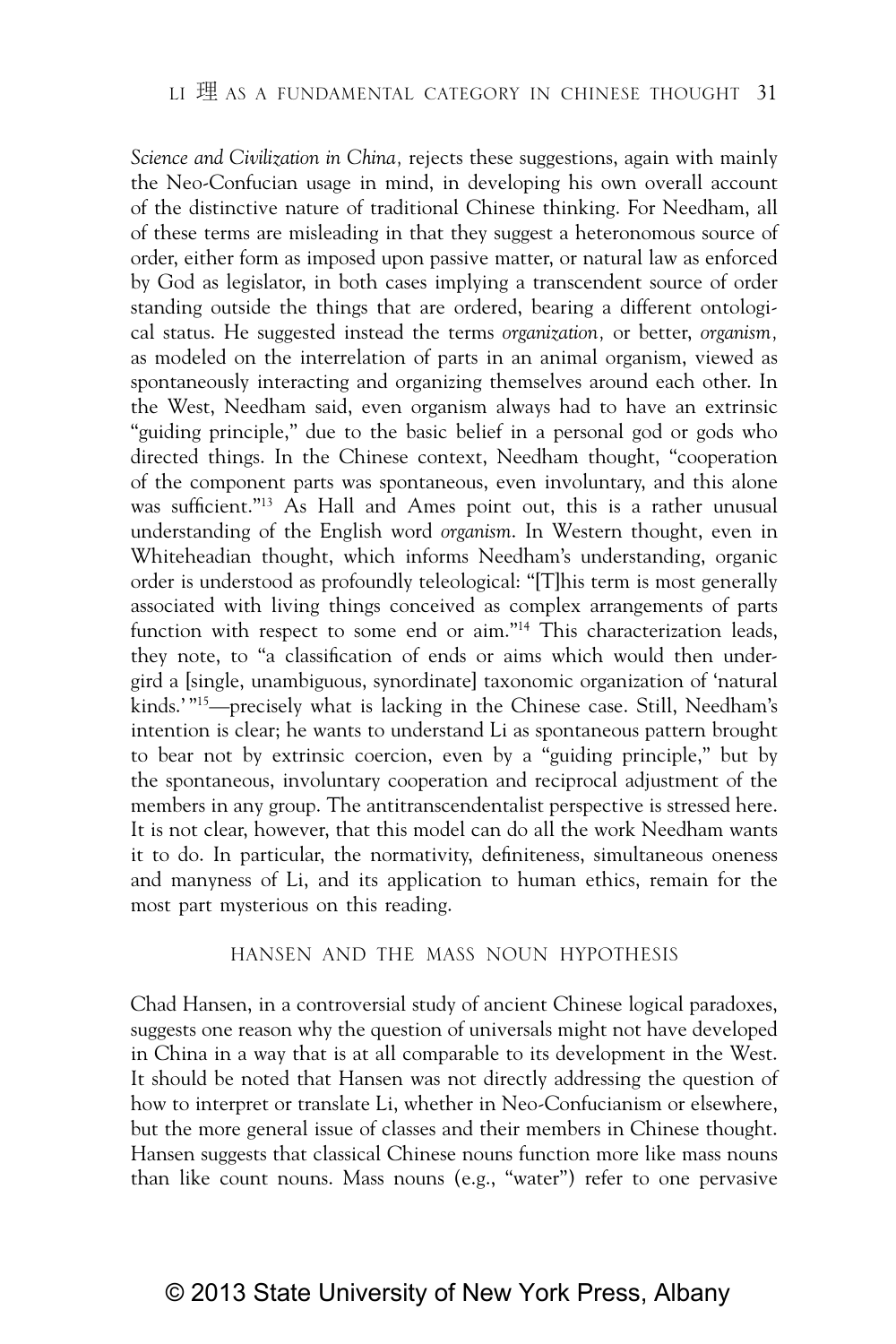amorphous entity that is spread out in various places, and can be divided up in various ways, while count nouns (e.g., dog) come with predetermined units for counting. I can have "one dog, two dogs, three dogs" and so on, but "one cup, one quart, two pools" *of* water. This suggestion has caused some consternation in that it fits better the grammar of modern Chinese (where indeed nouns are generally preceded by a special measure word to indicate the amount of that noun which is being indicated) than classical Chinese, where countable entities can be indicated without recourse to measure words. The lack of special forms indicating singular and plural in both ancient and modern Chinese, however, remains significant in this context. The point is that if a noun indicates primarily the entire mass of that substance, everywhere in the world, the problem of relating individual members to the general class disappears. There is no need to unify individual dogs with a universal canine essence if each dog is really just one dog-shaped scoop of the dog-substance spread out throughout the world. The implication is that rather than an additive class derived cumulatively by assembling individuals and collating their similarities, we are "dividing down" from the whole and provisionally selecting out subdivisions for closer consideration. There is no need for a two‑level ontology here, where abstract essences or universals or forms, accessible to the intellect but not to the senses, "participate in" and unify concrete particulars; rather, the mass and each chunk of the mass are equally concrete and available to the senses.<sup>16</sup>

Hansen's insights are particularly important for setting the agenda of the present work. He notes in particular the circumvention of both Platonic ideas and mentalist ideas in classical Chinese thinking. The mind is not a representational faculty that entertains ideas or perceives the intelligible realm of ideas. There are no universals, just stuff-kinds. The mind is a faculty of actively distinguishing among these real kinds. The epistemology functions on the basis of only names and stuffs; no other entities, such as properties, attributes, essences, universals, or particulars, are necessary. However, in spite of his affirmation of stuffs as real kinds, Hansen continues to speak of this view as a kind of nominalism. He notes that the notion of "a class" is employed by nominalists as a way of avoiding these abstract entities beloved of Realist epistemology. But, Hansen adds, classes, with the exception of Russell and Lesniewski's mereological notion of class, are themselves abstract entities. A class is not necessary to the whole‑part stuff ontology, he thinks.<sup>17</sup> But the stuff-kinds are at least viewed by Hansen as real kinds existing in nature, independently of the distinguishing function of the dynamic human mind, which can thus divide either correctly or incorrectly. They are thus real in a strong sense, and not merely conventional, although still for Hansen fully concrete. But this concreteness ends up being of a very strange kind, indeed of so strange a kind that it raises questions about all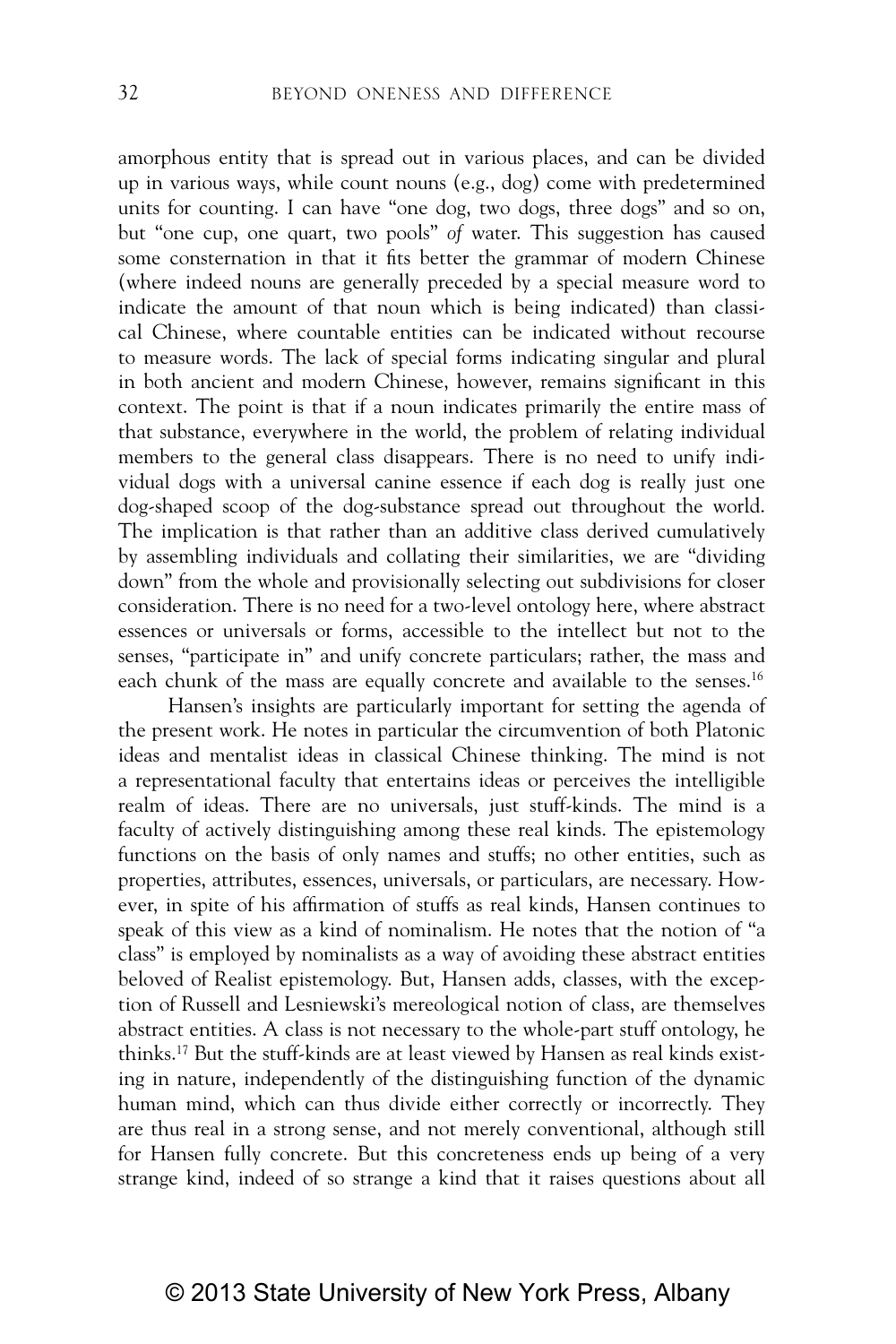concreteness. For like a universal, it is instantiated in multiple noncontiguous times and places, and it seems to allow of no distinction between being partially instantiated and being fully instantiated (it is not claimed that it is only "partially present" when it is identified as present in any of its "parts"). The same oddness would then pertain even to contiguous applications of "the same" name to all the parts of any concrete object (for every object is actually multilocal, spanning more than a mathematical point of space), if the name can be applied in whole to each part. The problem is again exactly what we could possibly actually mean by oneness and difference, conceived as mutually exclusive, as we have argued is the real problem lurking at the back of all questions of nominalism and realism. But the assertion of the view that the stuffs are entities present in their entirety, rather than only partially, in every place they are present, and which are capable of warranting so strong a naturalism of real kinds, raises questions about whether it is not misleading to still call it a nominalism in any normal sense. For as we argued in the prequel, the nominalism/realism issue is interestingly readable as ultimately an offshoot of the more fundamental issue of the relation of oneness and otherness, of what constitutes actual sameness and difference and whether these can be thought of as mutually exclusive. A real oneness of any kind that is thinkable in abstraction from and exclusive of otherness, which could be undividedly present in more than one location, is, we would claim, ipso facto an abstract entity in the relevant sense.

## GRAHAM AND THE ABSENT COPULA AND CORRELATIVE THINKING

A. C. Graham slightly amends Hansen's suggestion, in a passage we also quoted in *Ironies of One and Many*:

We might say that while the English translations use count nouns for individuals or classes, the Chinese uses mass nouns which carry with them instructions as to where the primary division is to be made. There are also words, some of them important in philosophy (*chi', tao, li*) which carry no such instructions, so that there is no contradiction in dividing out Yin and Yang as "the 2 ch'i" yet also picking out as "the 5 ch'i" the Five Phases, or the 5 atmospheric influences, whatever one chooses to select from the mass. On this approach a *lei* "kind," such a *jen* "man" or *ma* "horse," is a mass like cattle exhaustively divisible into similar parts (like Greek *genos* "genus" in its original sense of a race which could die out, not a class which may become empty of members): the *shih* "object" which . . . we described as "concrete and particular" is a chunk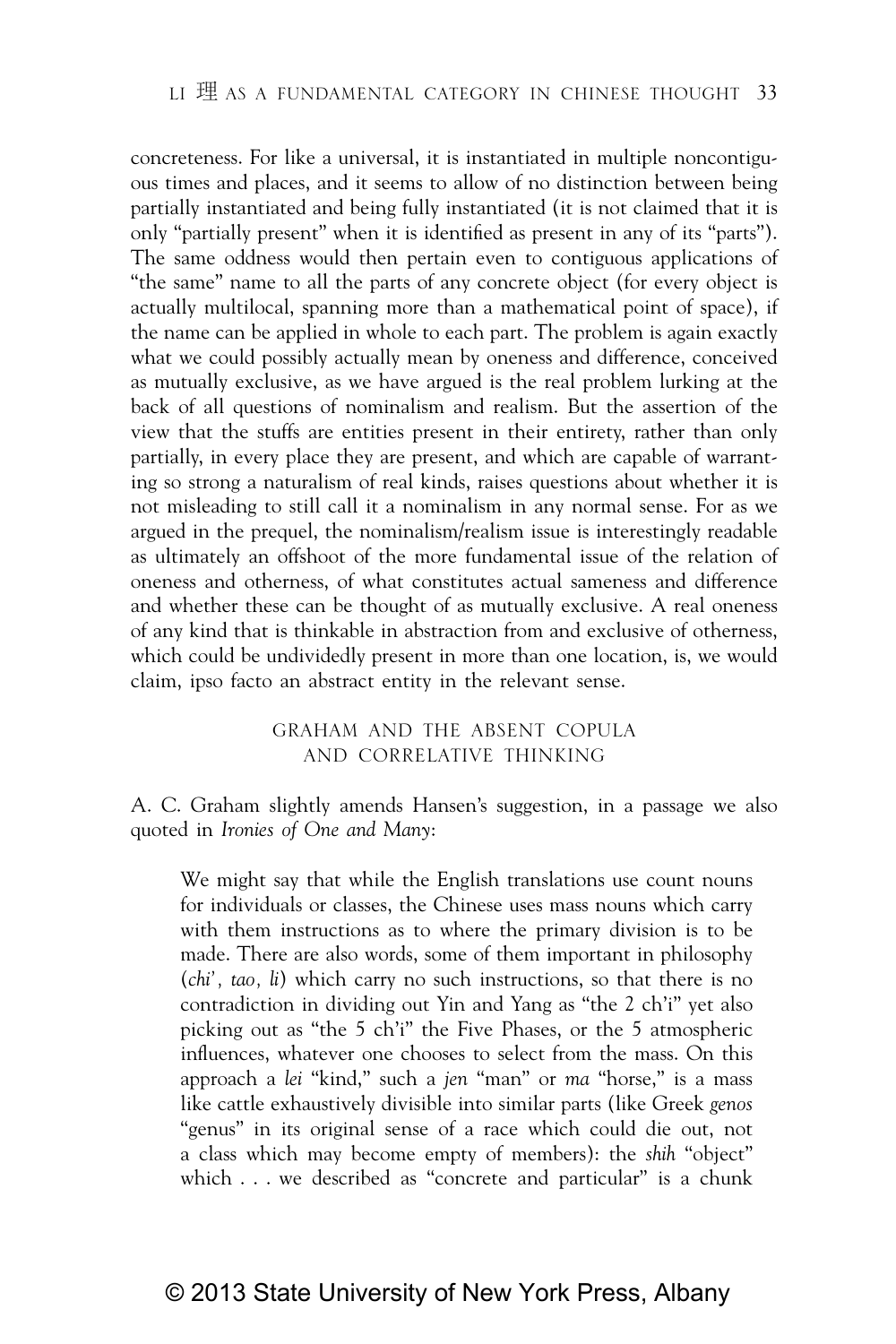out of a mass which is no less concrete than itself. This does not of course alter the fact that, irrespective of language, discontinuous and constant objects enforce on us a priority over divisions we can make as we please. Even if a *shih* "object" is a chunk out of a mass, the most convenient examples of it will be individuals—in the Mohist account of naming . . . not a pool or drop of water but a horse. But that the objects are indeed conceived as divisions is confirmed, as Hansen notices, but the fact that where we would speak of class and member or whole and part the Mohist logic uses only a single pair, *chien* and *ti,* and defines *ti* as a "a division in a *chien*" (Canon AC *ti, fen yu chien ye*).18

As noted in the previous volume, Graham here accepts the implication that the Chinese tendency is to divide down from the whole, adding however that these wholes often come with *built-in instructions* about where the main "cuts" or divisions were to be made, and that *in several important cases there are more than one possible way to legitimately make these divisions*. The idea of "built‑in instructions about how to cut something up" will be quite a useful hint for us in considering the ways in which coherence comes to be understood, and all the more so the idea that several alternate, even incompatible, sets of instructions might be not only applicable, but indeed built in, with the full authority of objectivity, as it were.

Graham makes another suggestion relating to this question. The Chinese language, he notes, lacks any collapse of existential and predicative sense of "being" such as is peculiar to Indo‑European languages. The broadest term for "being" (有 *you*), literally "having, possession," implies primarily "presence in the world," and does not neatly apply to abstract entities, predicates, or uncontextualized substances. Moreover, its use to say "X exists" actually puts the "X" in the object position of the sentence, thereby positing an implicit subject, a further entity that "possesses" X:

[T]he subject of the English "is" corresponds to the object of the Chinese *yu* [有 *you*]. In Indo‑European Languages a thing simply *is*, without implying anything outside it, and it is the most abstract entities which the Platonic tradition most willingly credits with being. In Chinese, on the other hand, one approaches the thing from outside, from the world which "has" it, in which "there is" it. From this point of view, the more concrete a thing is, the more plainly the world has it; for example, one can emphasize the absolute non‑existence of X by saying . . . "The world does not have X" (more literally, "There is no X under the sky"). In this respect, as in the absence of the copulative function of "to be," *yu* is like "exist,"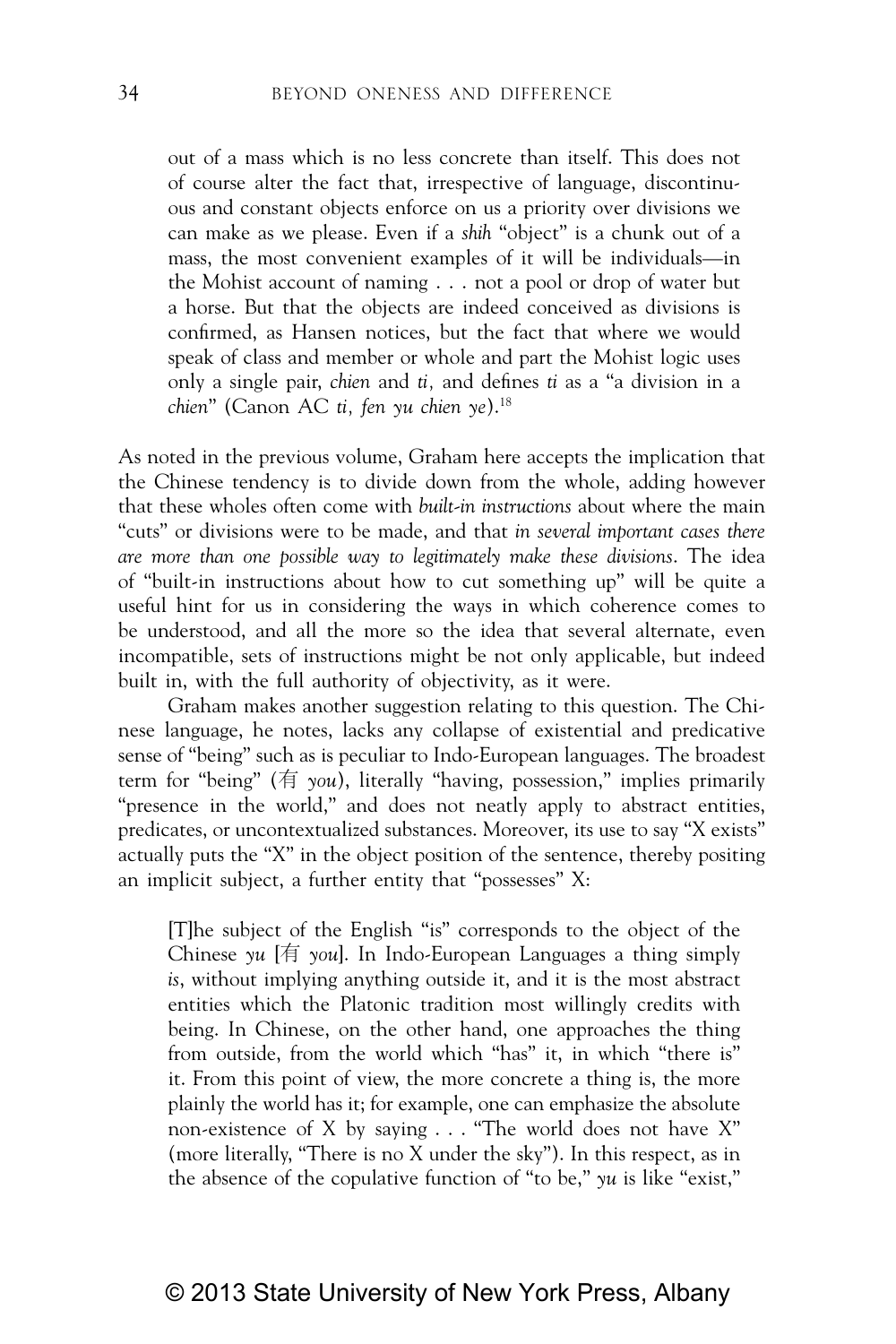which also implies a concrete thing with a background from which it stands out (*exsistit*). But there remains the difference that "exists," like "is," is attached to a subject and not to an object. . . . This is the source of one of the most striking difference between Chinese thinking about *yu* and *wu* and Western thinking about Being. In English, a table is a thing, exists, is; Beauty is not a thing, does not exist, but we can still say it is. Having the verb "to be" (*esse*), we can form a noun from it and say that Beauty, although not a thing, is an "entity" (*ens, entitas*). We can also form an adjective from "thing" (*res*) and say that it is "real." To indicate the kind of being which is not existence we can invent "subsistence." Beauty, that real, subsisting entity, is assimilated as closely as possible to the table, that real, existing thing. As a last refinement, we may find reasons for claiming that such an immaterial entity more truly is, is more real, than the phenomena perceived by the senses. . . . In Chinese, on the other hand, the word *yu* is used primarily of concrete things. . . . 19

This relates directly to our problem. In classical Chinese we literally cannot say something exists without simultaneously positing something larger in which it exists. This has obvious implications for the question of the Omnipresent, and with it the notions of unconditioned determinateness and the relation between classes, as discussed in the previous volume. It also discourages the development of a two-tiered metaphysic and any decontextualized absolutes. It points us further directly toward the "dyadic a priori," discussed in *Ironies,* and the self‑overcoming of coherence into its ironic effacement, as we'll see below.

We may note another use of the "to be" verbs in some Indo-European languages which is notably and importantly absent in Chinese: the use of "to be" in passive constructions. In English, for example, we transform the active "to see" into the passive "to *be* seen." It is worth pausing to consider what kind of connection between being and passivity, or perhaps objectivity, is implied by this grammatical peculiarity. In classical Chinese, purely passive constructions might be expressed by auxiliary verbs indicating receiving, wearing, carrying, bearing or, a bit later, being the locus of the action of a main verb (e.g., 被 *bei* and 所 *suo*). But in many cases the same verb is used to indicate both passive and active aspects of the same action without morphological distinction, or with an alternate pronunciation that continues to attribute the action to the supposed recipient. "To see" (見 *jian*), for example, is written in classical texts in the same way as "to be manifested, to be seen" (見 *xian*). We also have the important and often misconstrued usage of *xiang*  $#$  to make a verb transitive without indicating its object.<sup>20</sup>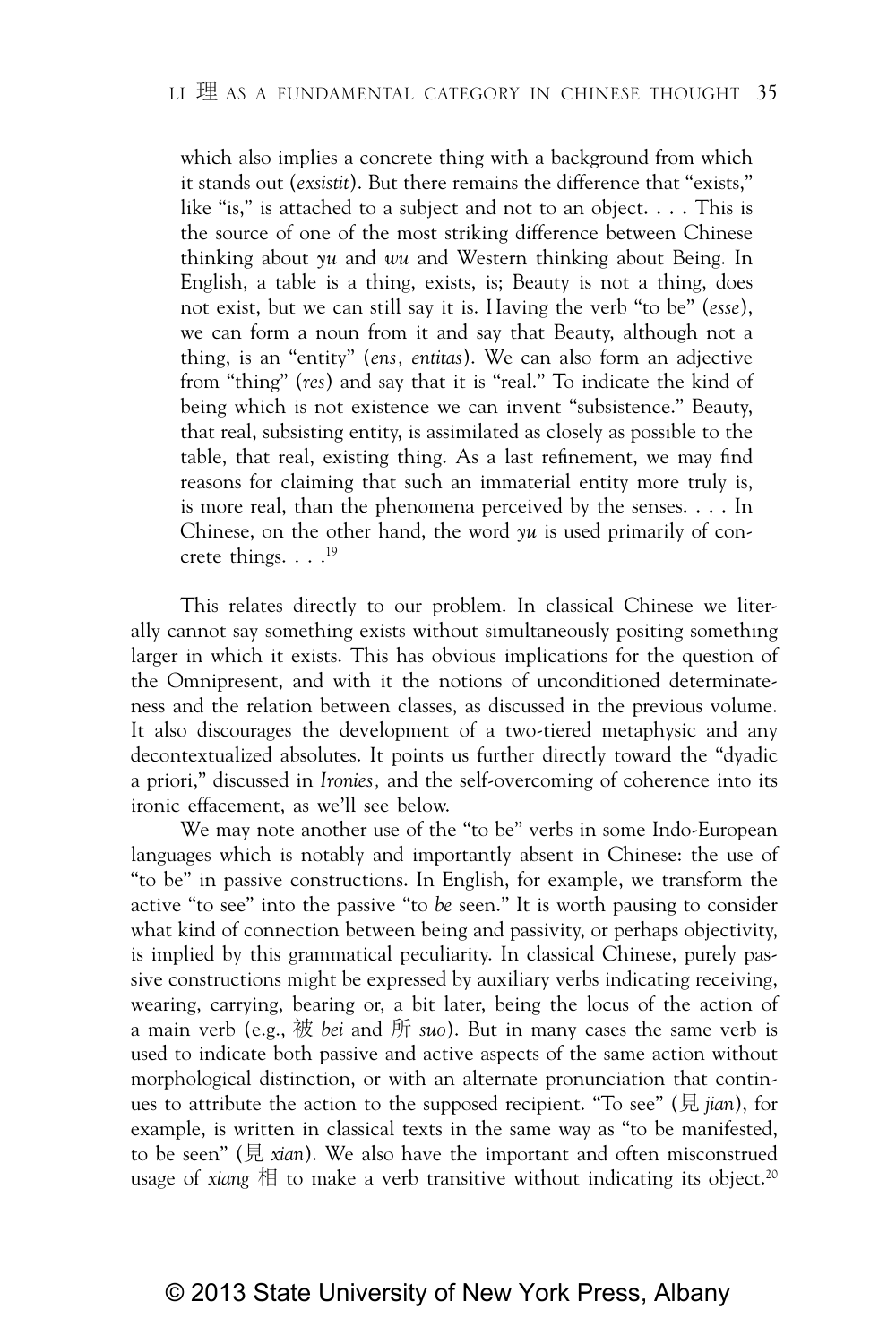It is interesting to note that the passive construction does later come to be written with *wei,* beginning in translations from Buddhist sutras, possibly to try to echo the use of the copulative "be" construction for passive voice in Indic source languages.<sup>21</sup>

Putting these points together, we may suggest that to say that something exists in Chinese always implies that it is *actively present* and that it is so *in some context*. The general tendency to divide down from the whole, noted by both Hansen and Graham, is again in evidence here. While it is true, as Graham points out, that this makes Chinese thinkers particularly hesitant to attribute "being" to abstract or nonsensory entities (such as Li), preferring to call them 虛 *xu* "tenuous," 空 kong "empty," 無 wu "nothingness," or 非有非無 *feiyoufeiwu* "beyond being and Non‑Being," it does not positively exclude the abstract from the category of being. But it does make the notion of pure transcendence, or unconditionality, problematic: it is immediately obvious that anything *determinate* (i.e., divided down from a larger context and deriving its identity from contextualization in that whole) cannot be unconditional. It ensures, in effect, that even abstract entities will be thought of as primarily contextualized, perhaps making the later Buddhist idea that abstract entities are perceived by the intellect in a way not fundamentally distinct from the way the senses perceive their objects easily assimilable: the mind is a sense organ that perceives ideas and thoughts, which also always come with a context, and are therefore not simply and completely determinate. This circumvents the "determinate but unconditional" paradox noted in the previous volume.

Graham translates Li as "pattern," which he specifies as meaning the "recurring" patterns in which things are organized, the sorting out of which is the thinking which belongs to the realm of man. We will have to return to the question of recurrence below. The possibility of iterability of "the same" anything in different times and places is, in normal Western usage, predicated on the existence of some kind of universal that can subsume and recur identically in many instances. For this reason, I would like to bracket "recurrence" in the strong sense for the moment. For a Daoist, Graham thinks, these Li‑patterns would include things such as "the relative positions of heaven and earth and the alternations of Yin and Yang, rise and fall, birth and death; they do not include standards of conduct, which a [Daoist] denies in principle."<sup>22</sup> He describes Li in Cheng-Zhu Neo-Confucianism as "the universal pattern branching by division from the Supreme Ultimate (T'ai‑chi) [太極 *taiji*], setting the lines along which things move," which is opposed to 氣 *qi* as the "universal fluid out of which things condense and into which they dissolve, freely moving when fine or inert when coarse, active as the Yang or passive as the Yin."<sup>23</sup> Li in this system are "the pat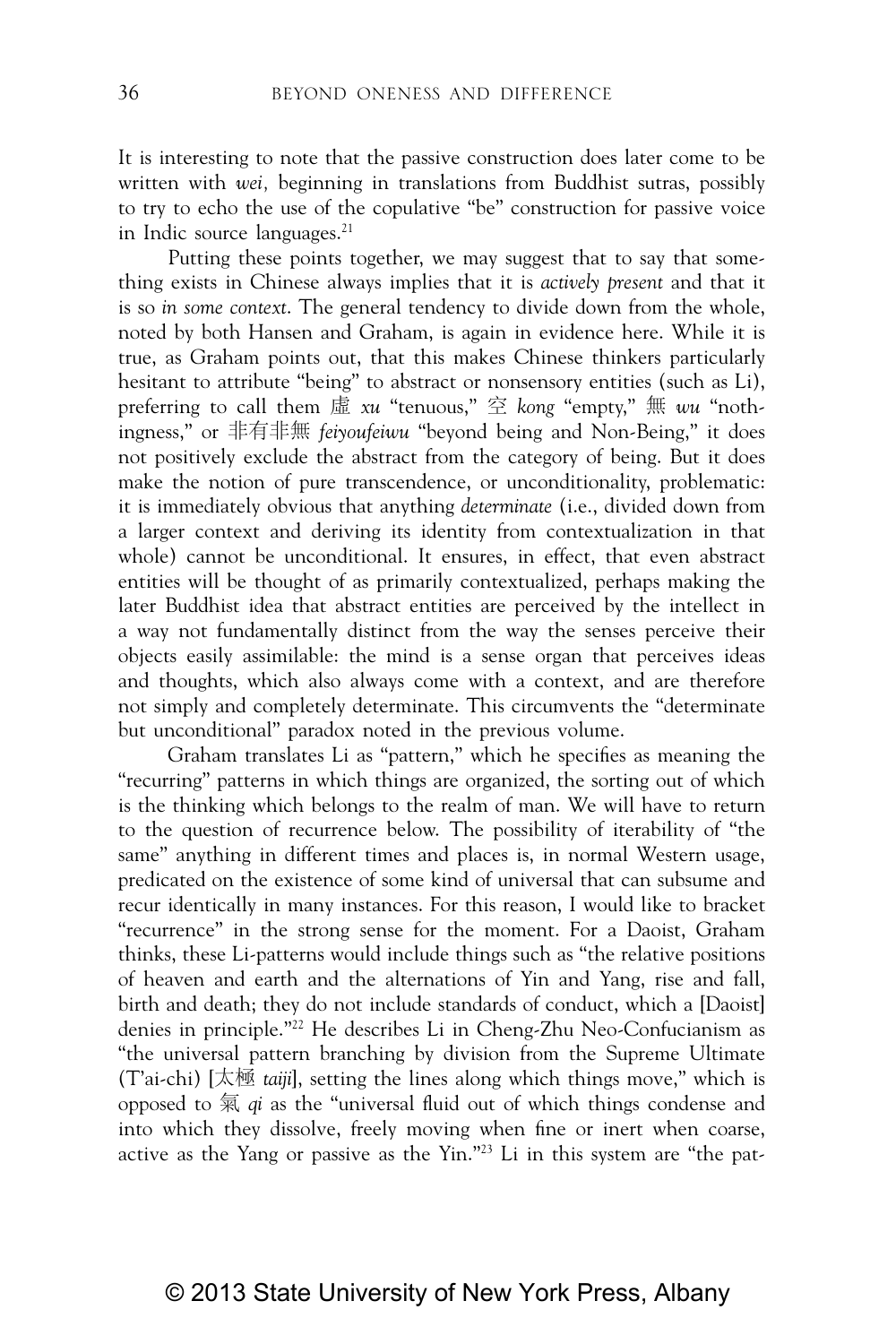terns which regularize things and events."<sup>24</sup> Again we may reserve judgment especially about the implications of the term *regularize* here.

Graham provides a distinctive solution to the descriptive/normative problem. In general, he asserts, Chinese thought assumes that we are already spontaneously moved in various directions before any prescriptive moral discourse comes to us. But these spontaneous promptings are alterable; they change when we are aware of more or other things. The point of ethical culture in China then was to expand awareness of all relevant implications, so that we would be spontaneously moved in a different way. The ultimate standard was the way the wisest and most fully aware persons, the sages, were spontaneously moved. In terms of Li in Neo-Confucianism, this helps Graham explain why struggle is needed to attain the sage's lucid spontaneity, and why Li can be spoken of both as "what makes things what they are"—a matter of simple fact—and "how things should be"—a prescriptive norm (the "fact/value fusion" alluded to above). Graham says, "To the extent that I remain ignorant, the dense *ch'i* [qi] of my organism runs blindly in the broad channels of the *li* where it happens to be; but by moral training I refine my substance to greater transparency and penetrate into the finer veins of the universal pattern, so that my spontaneous reactions change as the rarified *ch'i* out of which the denser goes on being generated adjusts to newly perceived *li*. The assumption is that if I still fail to respond in the full light of my knowledge, it is because a *li* has permeated just far enough to awaken a spontaneous inclination along its path, but not yet to articulate the motions of the organism as a whole."25 One is always proceeding according to some portion of the overall Li however one is moved and whatever one is doing; moral value attaches only to how much or little of the Li one has penetrated. Right and wrong is a matter of greater and lesser penetration of Li. If one continues only in the "coarser veins" of Li where one "happens to be," one has failed to live up to the Li of being a human being, which is exemplified by the sages, who have shown that man's mind is able to penetrate the entirety of Li. When one fails to do so, one is a "not really a human being"—not fully realizing the Li of being a human, but only the less comprehensive Li of being an animal, for example. We will be returning to, and partially adopting, this interpretation of Li's ethical implications in the pages to follow.

Graham describes Zhu Xi's Li as

a vast three-dimensional structure which looks different from different angles. In laying down the lines along which everything moves, it appears as the Way (*Tao*); in that the lines are independent of my personal desires, it imposes itself on me as Heaven (*T'ien*);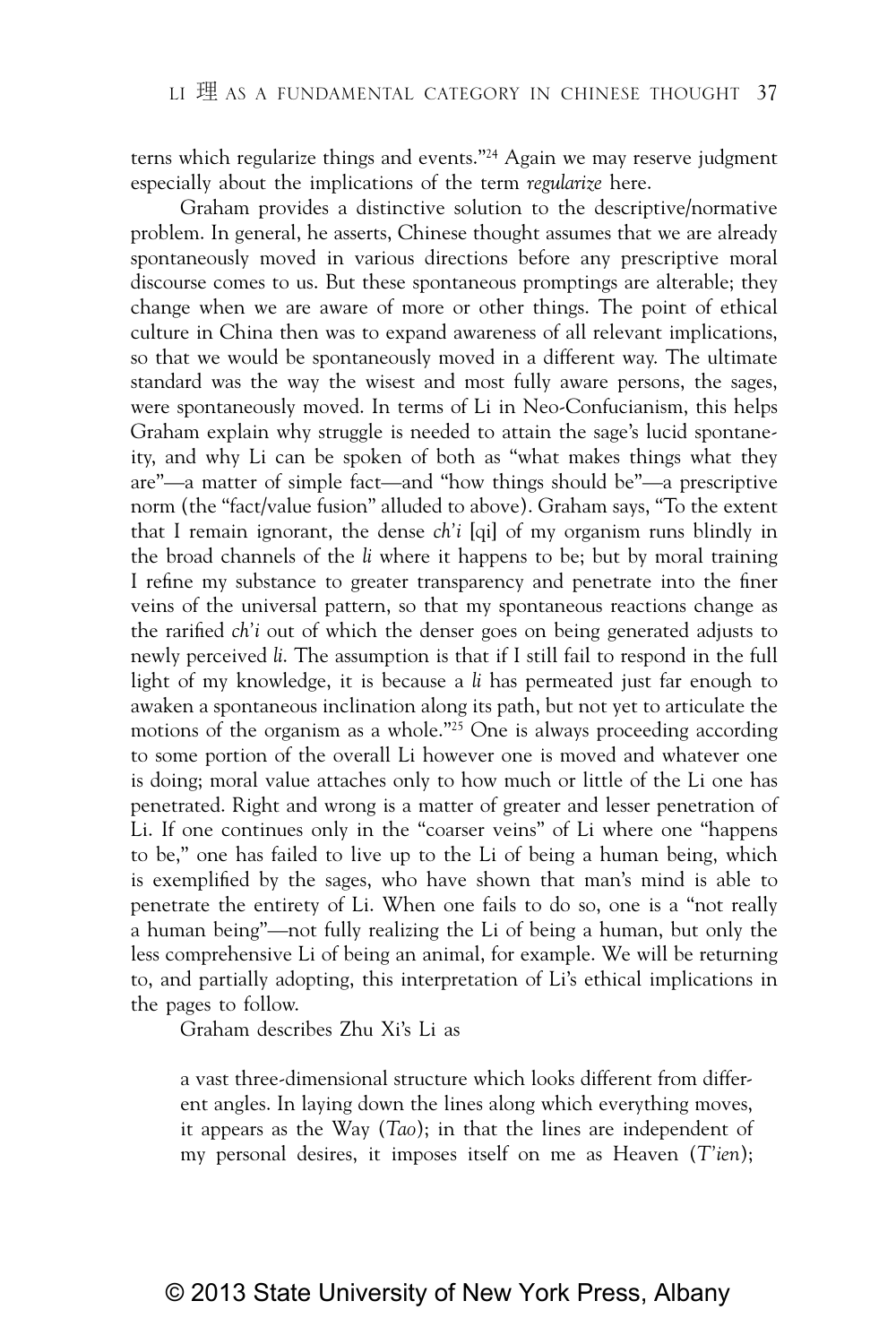as a pattern which from my own viewpoint spreads out from the sub‑pattern of my own profoundest reaction, it appears as my own basic Nature (*hsing*). Looking down from the Supreme Ultimate, at the apex of which its branches join, it first divides as the Way of the first two diagrams of the *Changes,* Ch'ien and K'un, patterning the *ch'i* in its Yang and Yin phases; but from my own viewpoint, the major lines which connect me with the whole are the principles of conduct, Benevolence, Duty, Manners, Wisdom [i.e., 仁義禮智, *ren yi li zhi,* the four cardinal Mencian and Neo‑Confucian virtues]. Each person, peering into the vast web from his own little corner of it, may, if his *ch'i* is perfectly transparent, see all the way to the Supreme Ultimate at its farthest limits.<sup>26</sup>

Of crucial importance in this interpretation, which makes admirable sense of the "one-many" question, is Graham's claim that the "subjectivising, Chinese" assumption that "the knowing of a *li* [is] inseparable from the reactions it patterns."27 The organic pattern is not merely an objective network to be observed and studied from without; our own reactions are also parts of this network of connections. The mind is not set aside as a separate ontological category, but is part of the whole. This insight will serve us well in the considerations below.

Graham also develops a notion of Chinese thinking, particularly from the Han on, as marked by "correlative" or analogic, rather than "analytic" or "causal" pattern formation. We will return to this suggestion in the discussion of the treatment of these problems by Hall and Ames below.

## PETERSON AND COHERENCE

In his 1986 article "Another Look at Li," Willard Peterson made a breakthrough suggestion on how to translate, and understand, the term Li in Neo‑Confucianism. The translation he suggests is the English word *coherence*. By coherence, Peterson means "'the quality or characteristic of sticking together,' with the connotations of varying according to context."28 The contextualizing implication is perhaps not analytically derivable from the notion of "coherence" as such, but it is a qualification that fits well with the points we have considered above, and indeed the two parts of this definition bring into sharp relief the crux of the problem. For indeed, coherence does suggest contextualization, if "sticking together" is meant to apply not only to the parts of the entity in question, but to the way the entity as a whole "sticks together" with what surrounds it. Coherence, then, means both the coherence of the parts of any whole with each other and the coherence of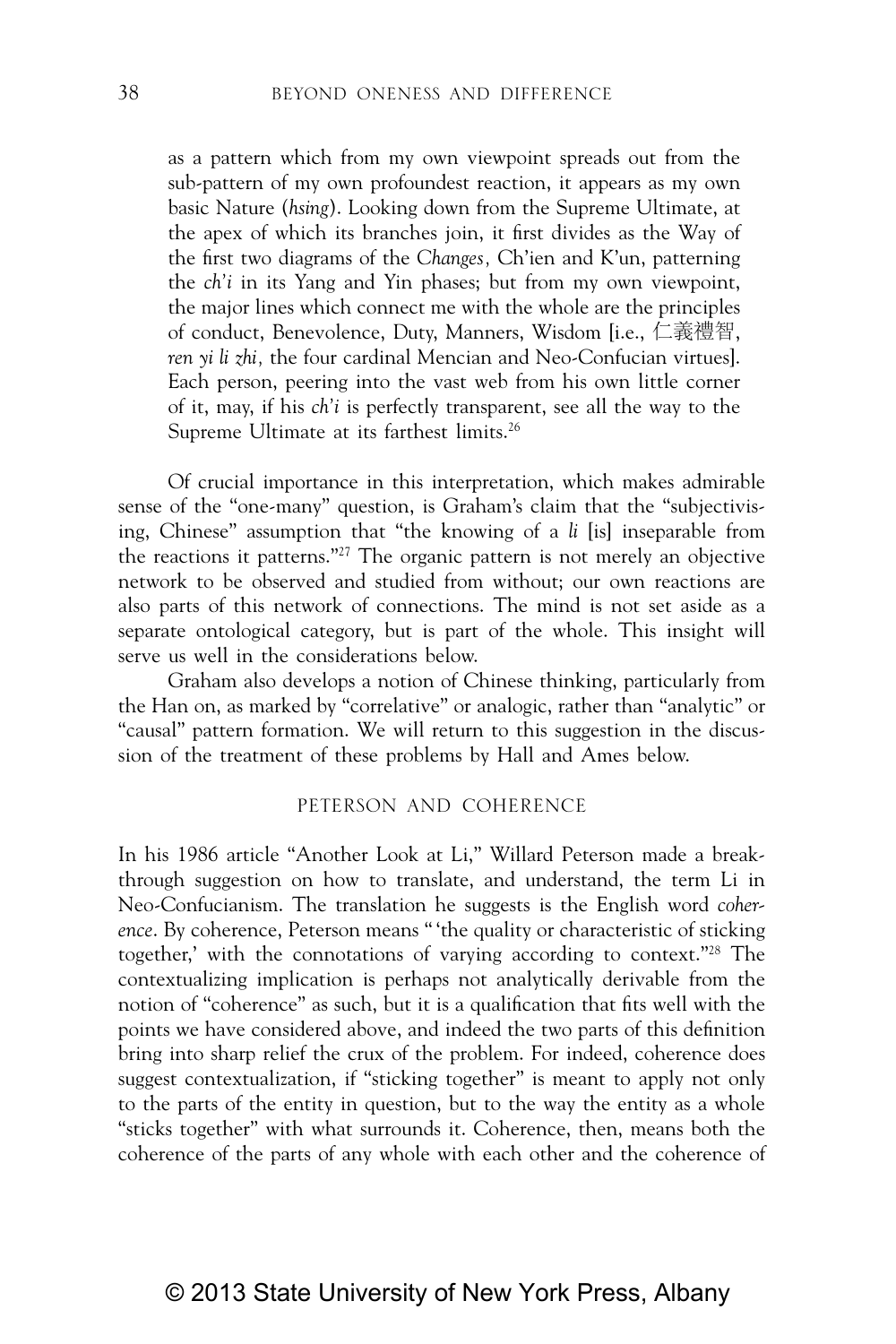this whole with all other things that are related to it, which contextualize it. Peterson notes that this interpretation allows many of the mysteries surrounding the Cheng‑Zhu use of Li to disappear. He makes the following points about the Cheng‑Zhu use of Li as coherence:

- 1. "There is coherence for each and every thing, whether that thing is taken as heaven‑and‑earth as a whole, or a thing smaller than a cricket, an ant, or a blade of grass."29 Each thing, to be the thing it is, must have its own coherence, and this applies both to any whole as a whole and to each part as a part.
- 2. "Coherence is unitary." This solves the one‑many problem: "[W]e can speak of the coherence of my puppy, the coherence of all dogs, the coherence of all living things, and so on, without involving ourselves in a verbal dilemma over the relationship between the 'different' levels or envelopes of coherence."30
- 3. "Coherence of object or phenomena is not locatable indepen‑ dently of ch'i."31 Here we have the immanence of Li to qi.
- 4. "Coherence is categorically distinct from the ch'i of which things are constituted."32 Here we have the transcendence of Li to qi.
- 5. "Coherence is transcendent as well as immanent."33 This is a restatement of the previous two points.
- 6. "Coherence is that by which a thing is as it is."<sup>34</sup> It is descriptive, and also explanatory, in the sense of being "that by virtue of which a thing is what it is, rather than any other thing."
- 7. "Each phenomenon has its associated ultimate or 'perfect coherence' (*chih li* [*zhi Li*]), which may or may not be attained."35

This is meant to solve the problem of the simultaneous descriptive and normative use of "coherence." Peterson explains his understanding of this connection as follows: "The logic is simple. There is the coherence of all that is. There is the coherence of what will be or ought to be, usually expressed as the perfect coherence. As an aspect of that which we now are, we have the coherence of what we ought to be and the allied capacity to attain that ultimate, the full realization (*ch'eng*) of our potential. The puppy becomes a dog, what it ought to be, if it acts in a manner congruent with fulfilling that potential coherence within it (e.g., if it does not run under the wheel of a truck) and is not otherwise interfered with."36